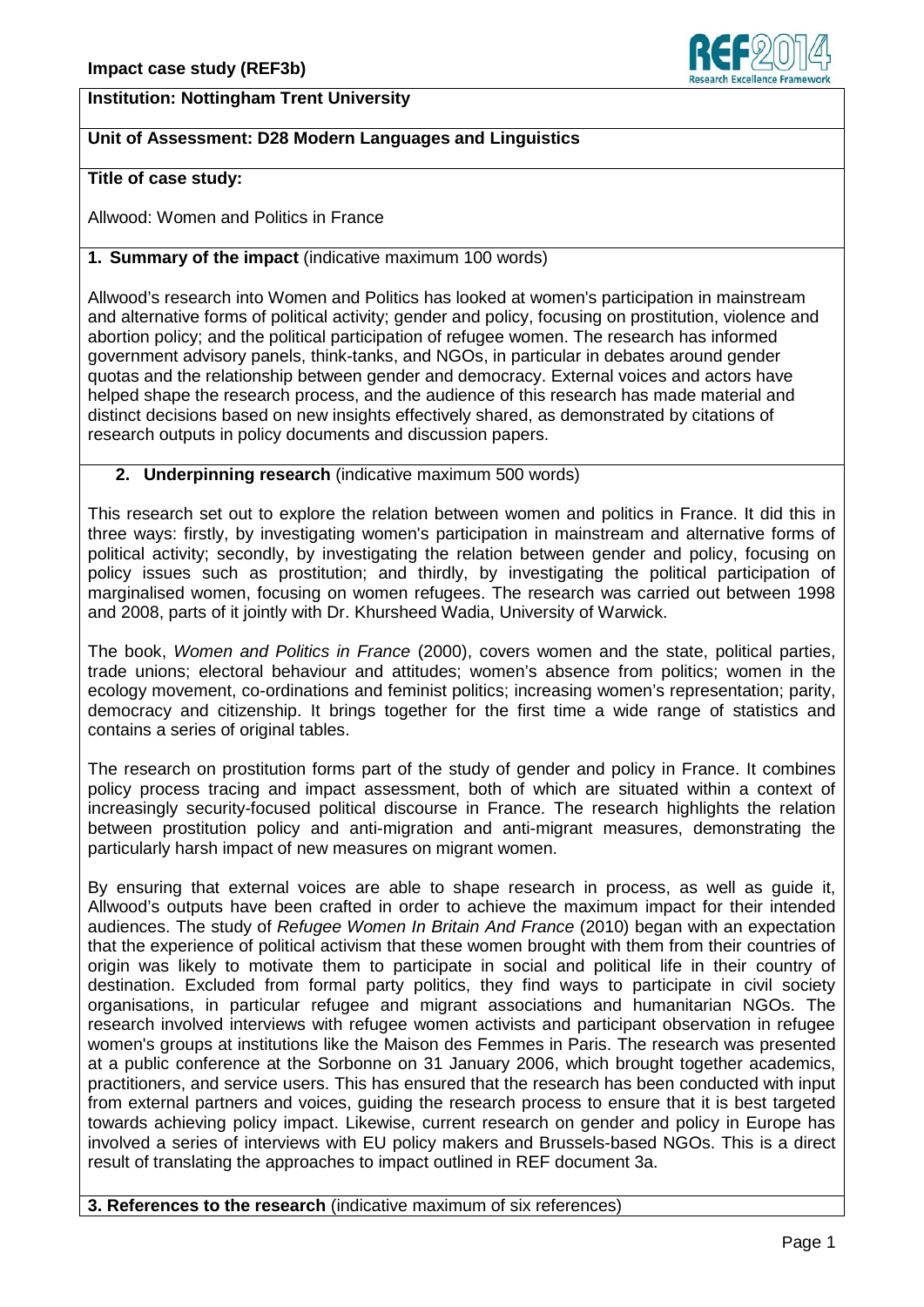

Books:

*Women And Politics In France* ROUTLEDGE (2000) ISBN/ISSN: 0-415-18493-2

*Gender And Policy In France* (2009) ISBN/ISSN: 9781403993311

*Refugee Women In Britain And France* (2010) ISBN/ISSN: 9780719071225

Chapter in book:

'The Construction Of Prostitutes And Clients In French Policy Debates' In *Demanding Sex? Critical Reflections On The Regulation Of Prostitution* (2008) ISBN/ISSN: 978-0-7546-7150-3

*Women and Politics in France* (2000) is widely cited and positively reviewed in the academic literature, including journals in history, politics, European Studies, and French. Allwood's research on prostitution has been positively reviewed in criminology, law, French and gender studies journals. It has led to invitations to contribute to an ESRC and AHRB funded study group and to two edited volumes: Munro and Della Giusta (2008) and Westmoreland and Geetanjoli (2006). The research on refugee women led to an invitation to contribute to Micheline Labelle, Jocelyne Couture, Frank Remiggi (eds) *La communauté politique en question. Regards croisés sur l'immigration, la diversité et la citoyenneté*, Montréal: Presses de l'Université du Québec (2012).

**4. Details of the impact** (indicative maximum 750 words)

Allwood's research has shaped debates, campaigns and decision-making around women in politics and, in particular, the question of women's presence in elected institutions. The impact has been to influence policy debates on the relation between gender and democracy, evidenced by the wide reference to the work in numerous policy documents produced by governments and nongovernmental organisations. This research has engaged critically with the 'campaign for parity', and had a material and distinct impact on debates around gender parity, women's representation, quota campaigns, legislation, and other forms of public policy in France and in countries including Canada, Spain, and Italy.

The outcomes of Allwood's research into gender quotas were published in *Women and Politics in France* (Routledge 2000), which has had a considerable enduring impact. The book, as demonstrated by citations, is used as a reference by:

- Government Agencies (e.g. Saskatchewan Institute of Public Policy 2008),
- Regional Organisations (e.g. International Institute for Democracy and Electoral Assistance 2013) and
- Non-government organisations (e.g. the Building Democracy Project 2009).

Chapter 5 of *Women and Politics in France*, which explains women's absence from politics, was translated into Ukrainian and included in a textbook, Osnovii Demokrati (Fundamentals of Democracy) (2003) produced by the Building Democracy Project, a Canadian and Ukrainian partnership, funded by the Canadian International Development Agency (CIDA) and Queen's University Canada, to provide Ukraine with a comprehensive programme of professional and postsecondary education about democracy and human rights. In 2009, the book was updated and is used in distance learning courses on democracy which have been created for public servants; courses on democracy and human rights, established as part of the compulsory curriculum in institutions that train internal security personnel for the Ministry of Internal affairs; and on a course on teaching civic education introduced in institutions training new secondary school teachers [\(http://www.queensu.ca/sps/bdu/foundation.html\)](http://www.queensu.ca/sps/bdu/foundation.html). The textbook in which her research was printed forms a key resource in this inter-governmental partnership, designed to help Ukraine develop a self-sustaining education program to foster and strengthen commitment to liberal-democracy. Its post-secondary courses have annual enrolments of more than 40,000 students and through a new